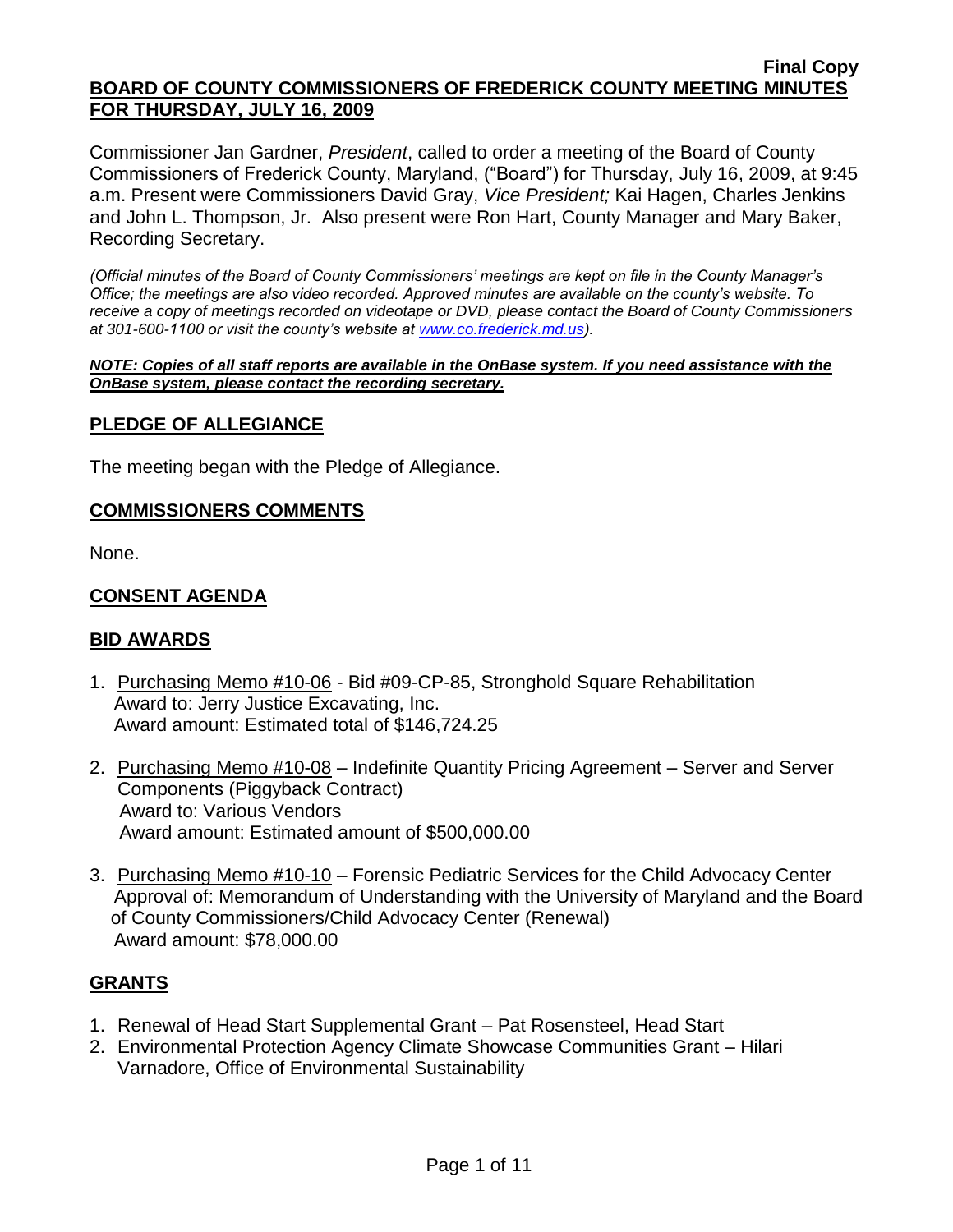## **EASEMENT**

1. Declaration to Establish and Retain Forest Resource Easement – Ballenger-McKinney Enhanced Nutrient Removal Waste Water Treatment Plant Expansion – Beth Ramacciotti, Utilities and Solid Waste Management Division

# **CHANGE ORDER**

1. Buffalo Road at Harrisville Road, Contract #C28418, Change Order No. 3 – Charles Nipe, Public Works Division

Commissioner Hagen moved to approve the balance of the consent agenda with the exception of Grant #2. Commissioner Gray seconded the motion that passed 5-0.

Commissioner Hagen moved to approve Grant #2 as presented. Commissioner Gray seconded the motion that passed 3-2 with Commissioners Jenkins and Thompson opposed.

Commissioner Gardner requested that for Grant #2, staff was to come up with the adequate match in funds for the project.

## **Approval of Board of County Commissioners' Meeting Minutes**

The following minutes were approved by unanimous consent:

- **Form of Statement to Close Meeting on Thursday, May 7, 2009**
- Closed Session Minutes for Thursday, May 7, 2009
- **Form of Statement for Open Meeting Following Closed Session on Thursday, May 7,** 2009
- Thursday, May 7, 2009 (Evening)
- **Tuesday, May 12, 2009**
- **Form of Statement to Close Meeting on Tuesday, May 12, 2009**
- Closed Session Minutes for Tuesday, May 12, 2009
- Form of Statement for Open Meeting Following Closed Session on Tuesday, May 12, 2009
- Thursday, May 14, 2009
- Two (2) Forms of Statement to Close Meeting on Thursday, May 14, 2009
- Two (2) Closed Session Minutes for Thursday, May 14, 2009
- Two (2) Forms of Statement for Open Meeting Following Closed Session on Thursday, May 14, 2009
- $\blacksquare$  Tuesday, May 19, 2009
- Tuesday, May 19, 2009 (Evening)
- Thursday, May 21, 2009
- **Thursday, May 21, 2009 (Afternoon)**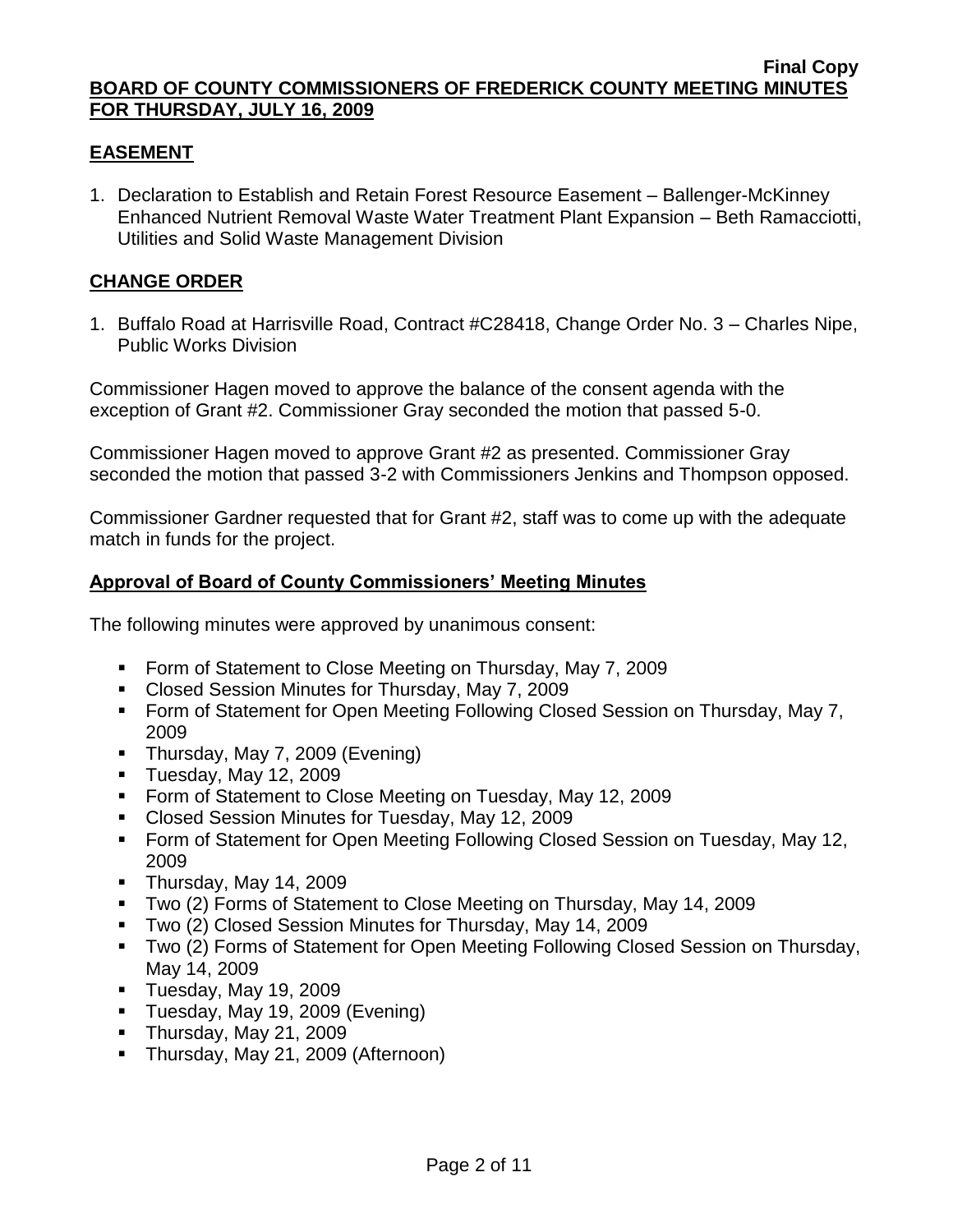## **Bid Award – Purchasing Memo #10-07 – Oracle Maintenance and Support for Frederick Community College - Hal Good, Finance Division**

Mr. Good presented information regarding the purchasing memo.

Commissioner Gray moved to approve Purchasing Memo #10-07 as presented. Commissioner Hagen seconded the motion that passed 5-0.

## **Decision Regarding Ownership of the Jefferson Tech Park Bridge (Continued from Tuesday, June 9, 2009) and Review of Proposed State Highway Administration Road Transfer Candidates – Board of County Commissioners and Al Hudak, Public Works Division**

Mr. Hudak presented information to the Board.

Commissioner Thompson moved to decline the SHA offer. Commissioner Gray seconded the motion.

Commissioner Gardner passed the gavel to Commissioner Gray.

Commissioner Gardner offered a substitute motion to accept the SHA offer contingent on the road transfers occurring when the Jefferson Technology Park Bridge construction was complete and accepted for maintenance; as part of the road swap, to accept the core roads and option "A" in the staff report, noting all was contingent on the developer contributing \$400,000 per year for ten (10) years with security, which would be acceptable to the county and with that amount of money adjusted for a proper share of construction maintenance cost at the actual time of transfer. This would be executed in the form of a three (3) party memorandum of understanding to be complete within nine (9) months. Commissioner Hagen seconded the motion.

The motion to place the above substitute on the table passed 3-2 with Commissioners Gray and Thompson opposed.

The substitute motion passed as presented 3-2 with Commissioners Gray and Thompson opposed.

## **Agricultural (Ag) Preservation - Installment Purchase Agreements – Tim Blaser, Planning Division and Timmy Ruppersberger, Esquire, Venable LC (County Bond Counsel)**

Mr. Blaser and Ms. Ruppersberger presented the proposed resolutions regarding the following three properties for the Installment Purchase Program:

- Michael Ryan 247.865 acres
- James E. Baker 188.6311 acres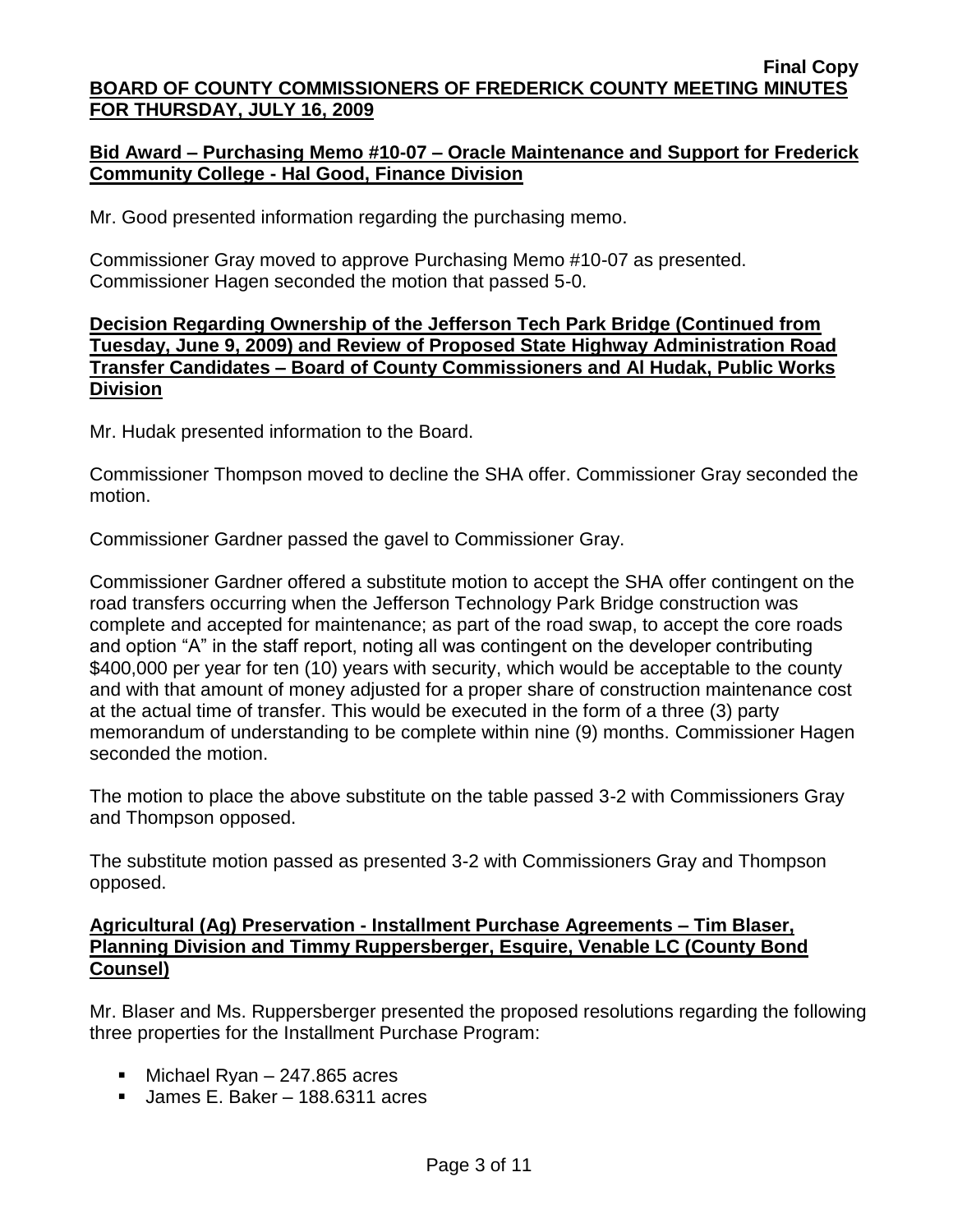■ James and Gladys Baker – 45.822 acres

Commissioner Gray moved approval of Resolution #09-13, (Michael Ryan Property), #09-14, (James E. Baker Property) and #09-15, (James and Gladys Baker Property) as presented. Commissioner Hagen seconded the motion that passed 5-0.

(A copy of Resolution #09-13, #09-14 and #09-15 can be obtained in the County Manager's Office or from the county's website, [www.co.frederick.md.us\)](www.co.frederick.md.us)

## **Request to go to Public Hearing – Establishment of New Fees for Termination and Restoration of Water Service – Brenda Teach, Utilities and Solid Waste Management Division**

Ms. Teach requested to take to public hearing, the proposed fee changes for termination and restoration of water service.

Commissioner Gray moved to take to public hearing the proposed fee changes. Commissioner Hagen seconded the motion that passed 5-0.

## **Request for Out-of-Sequence Water and Sewerage Plan Map Amendment – Tim Goodfellow and Jim Gugel, Planning Division**

Mr. Goodfellow and Mr. Gugel presented the amendments that would address an out-ofsequence piecemeal water and sewerage plan amendment to correct a plan designation in order to address a specific issue related to the Meadow Road Interchange and the state's priority funding area requirements.

Commissioner Jenkins moved to approve staff's recommendations as presented. Commissioner Hagen seconded the motion that passed 5-0.

Commissioner Thompson moved to limit infrastructure reference, which was approved by consensus.

## **Proposed Amendments to the County's Water and Sewerage Plan – Commissioner John L. Thompson, Jr**.

Commissioner Thompson presented the proposed amendments to provide that any extension and expansion of community water and sewer systems into land located within a municipal corporation or municipal growth area must be consistent with both the County Comprehensive Plan and the applicable Municipal Comprehensive Plan.

Commissioner Thompson moved to adopt the proposed resolution as presented, dated June 23, 2009, which would initiate the public hearing process for the proposed ordinance. Commissioner Gray seconded the motion that passed 5-0.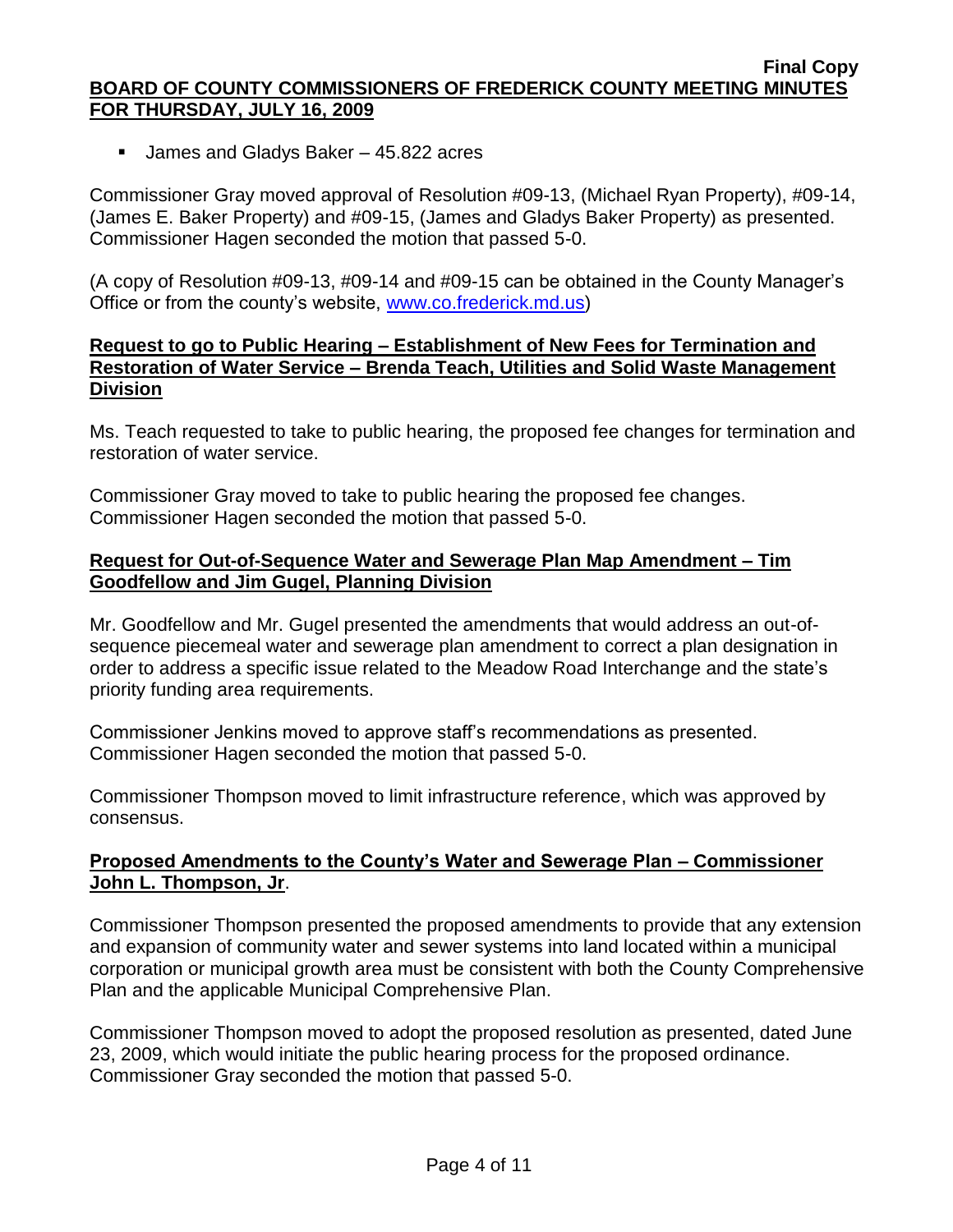This item was to be scheduled on a municipality meeting agenda prior to the public hearing.

(A copy of Resolution #09-20 can be obtained in the County Manager's Office or from the county's website, [www.co.frederick.md.us\)](www.co.frederick.md.us)

## **Proposed Ordinance to Amend Section 1-16-236(K) of the Frederick County Subdivision Ordinance Regarding Development on Cul-De-Sac/Dead-End Roads – Kathy Mitchell, Office of the County Attorney**

The following actions were taken during the public hearing on July 14, 2009:

**Commissioner Thompson moved to adopt the proposed ordinance as presented.** Commissioner Gray seconded the motion.

(Commissioner Gardner passed the gavel to Commissioner Gray.)

- Commissioner Gardner offered a substitute motion to redraft Section 1-16-236(K) as follows:
- 4. "…700 feet in length in the R-12 and R-16 and will require Frederick County *Planning Commission (FcPc) approval. The Length of cul-de-sac streets or other deadend roads in residential floating zones both Planned Unit Development and Mixed Use Development would vary based on the density in the development section or land bay and would require FcPc approval. Downhill cul-de-sacs would be avoided wherever possible."*
- 6. Amended.
- 7. Added per the handout.
- The effective date would be July 15, 2009.
- It was requested the ordinance would be redrafted and brought back for a final decision at the Thursday, July 16, 2009, Administrative Business meeting.
- Commissioner Hagen seconded the motion that passed 4-1 with Commissioner Jenkins opposed.

The proposed ordinance, to become effective today, (July 16, 2009), including the motions from July 14, 2009, public hearing, passed 4-1 with Commissioner Jenkins opposed.

(A copy of Ordinance #09-24-528 can be obtained in the County Manager's Office or from the county's website, [www.co.frederick.md.us\)](www.co.frederick.md.us)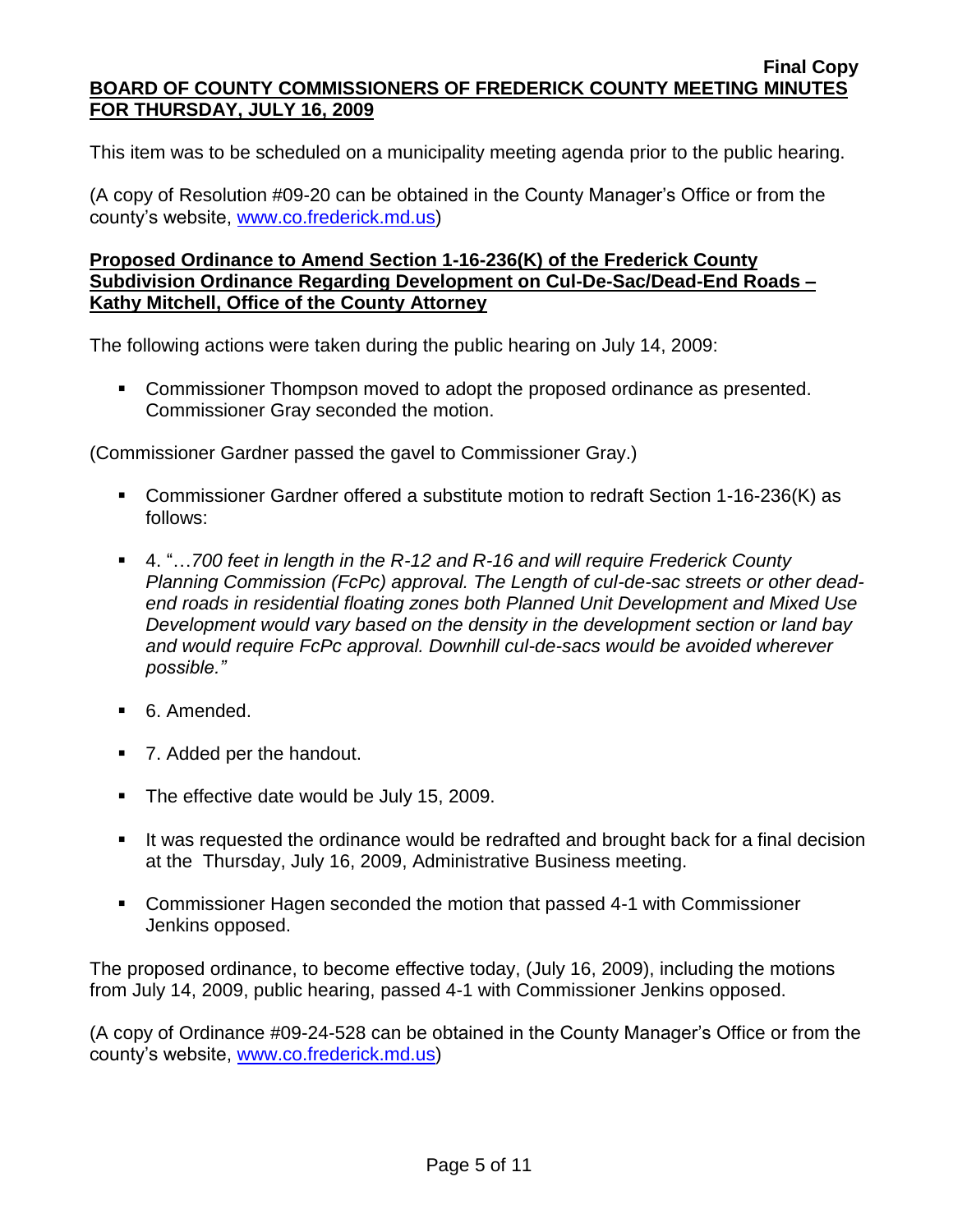#### **COMMISSIONERS COMMENTS**

None.

### **PUBLIC COMMENTS**

Mr. Donald Lee

#### **QUESTIONS – PRESS**

Ms. Meg Tully, *The Frederick News-Post*

#### **CLOSED SESSION**

Commissioner Gray moved to proceed into closed session in accordance with Maryland Annotated Code State Government Article § 10-508(a) (3) To consider the acquisition of real property for a public purpose and matters directly related thereto; and (8) To consult with staff, consultants, or other individuals about pending or potential litigation. Commissioner Hagen seconded the motion that passed 5-0.

Commissioner Jenkins moved to proceed into closed session in accordance with Maryland Annotated Code State Government Article § 10-508(a) (1) To discuss: (i) The appointment, employment, assignment, promotion, discipline, demotion, compensation, removal, resignation, or performance evaluation of appointees, employees, or officials over whom it has jurisdiction; or (ii) Any other personnel matter that affects one or more specific individuals. Commissioner Hagen seconded the motion that passed 5-0.

## **ADJOURN**

The meeting adjourned at 12:30 p.m.

Respectfully submitted,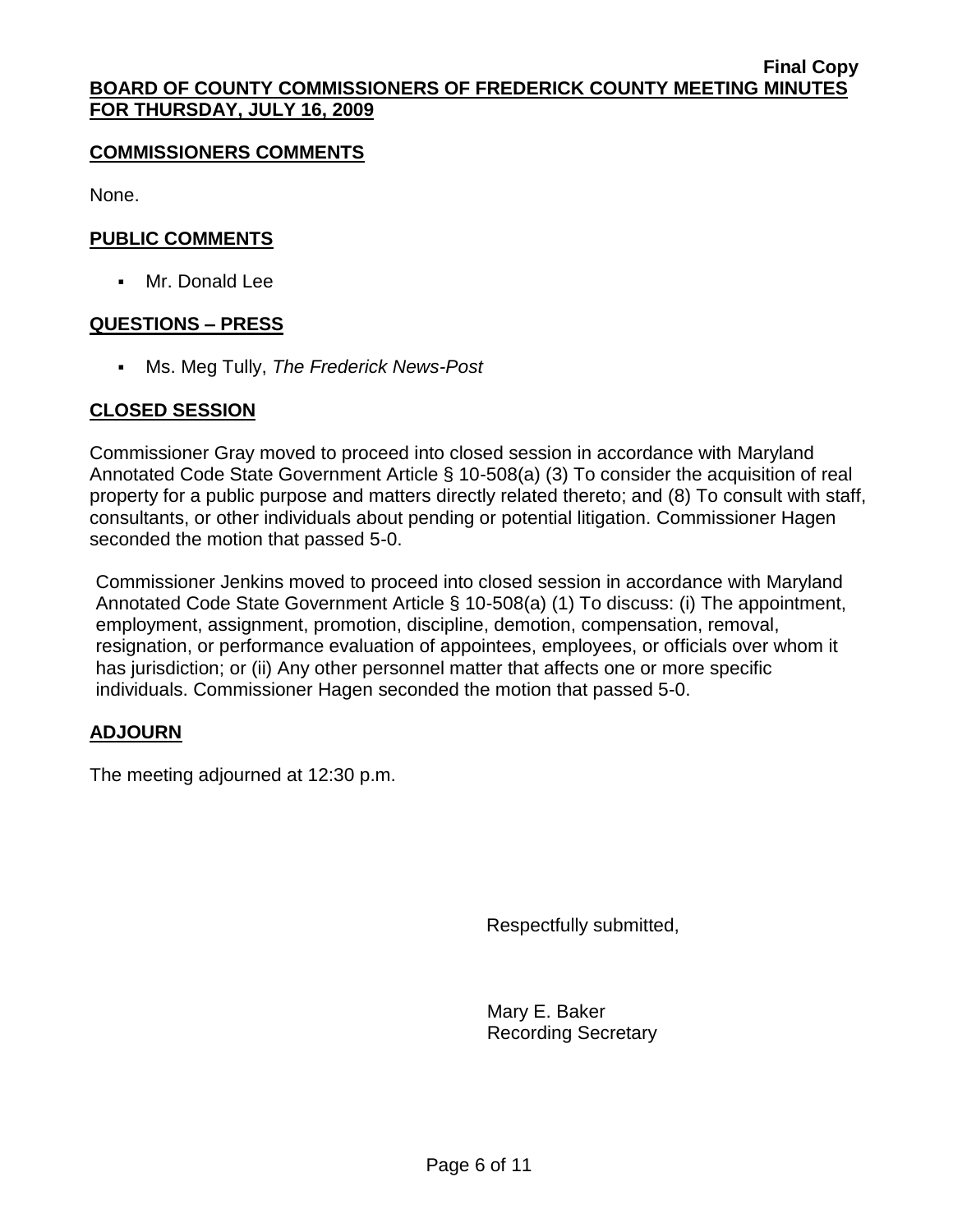## **FORM OF STATEMENT FOR CLOSING THE MEETING OF THURSDAY, JULY 16, 2009**

# **STATUTORY AUTHORITY TO CLOSE SESSION**

#### **State Government Article §10-508(a):**

(3) To consider the acquisition of real property for a public purpose and matters directly related thereto.

#### **Motion:**

Commissioner Gray moved to proceed into closed session in accordance with Maryland Annotated Code State Government Article § 10-508(a) (3) To consider the acquisition of real property for a public purpose and matters directly related thereto; and (8) To consult with staff, consultants, or other individuals about pending or potential litigation. Commissioner Hagen seconded the motion that passed 5-0.

#### **Topic to be Discussed:**

To discuss the acquisition of real property for public parkland (continued from July 7, 2009).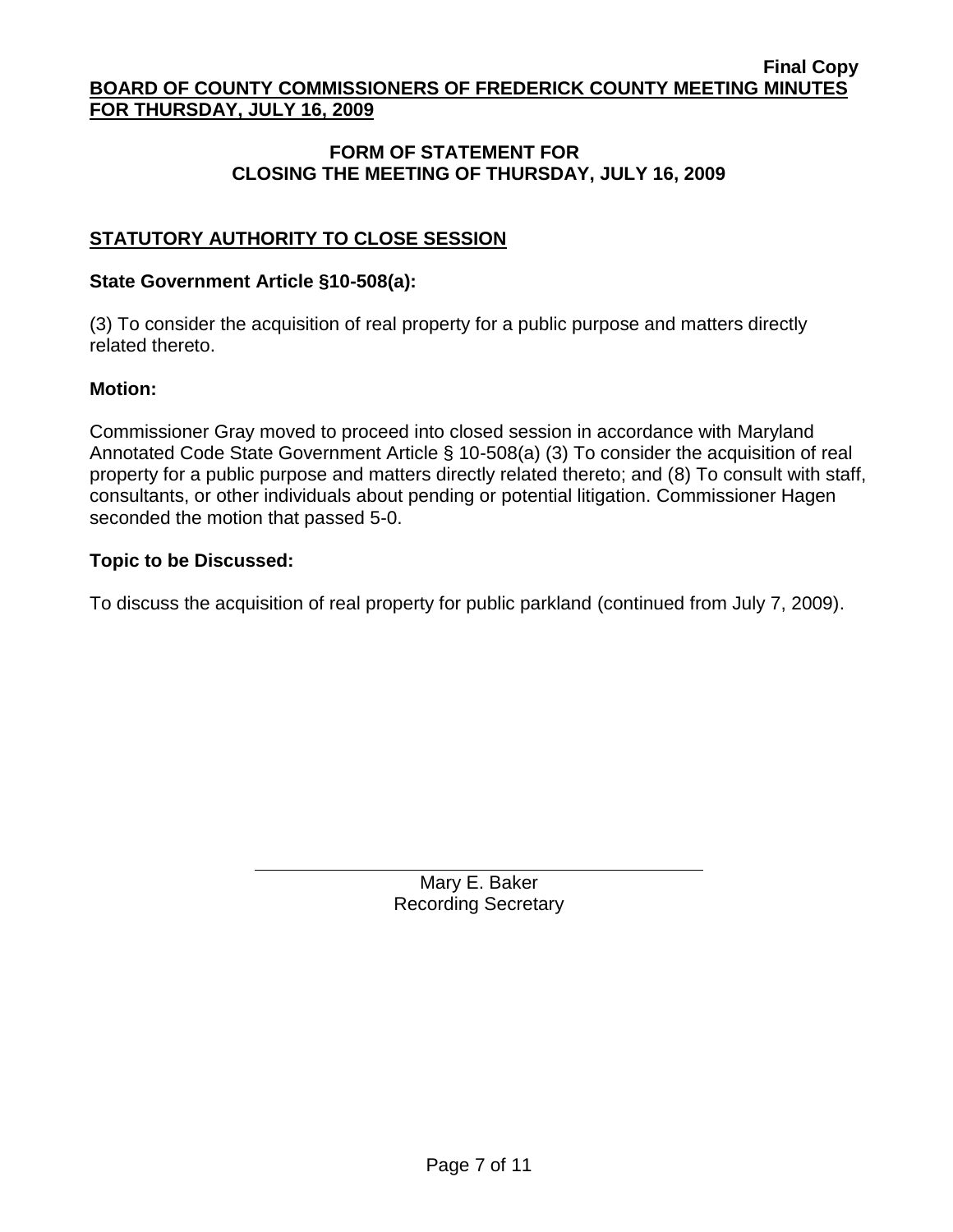## **FORM OF STATEMENT FOR CLOSING THE MEETING OF THURSDAY, JULY 16, 2009**

# **STATUTORY AUTHORITY TO CLOSE SESSION**

#### **State Government Article §10-508(a):**

(8) To consult with staff, consultants, or other individuals about pending or potential litigation.

#### **Motion:**

Commissioner Gray moved to proceed into closed session in accordance with Maryland Annotated Code State Government Article § 10-508(a) (3) To consider the acquisition of real property for a public purpose and matters directly related thereto; and (8) To consult with staff, consultants, or other individuals about pending or potential litigation. Commissioner Hagen seconded the motion that passed 5-0.

#### **Topic to be Discussed:**

To consider whether legal action should be pursued for the alleged violations of County ordinances and possibly other laws.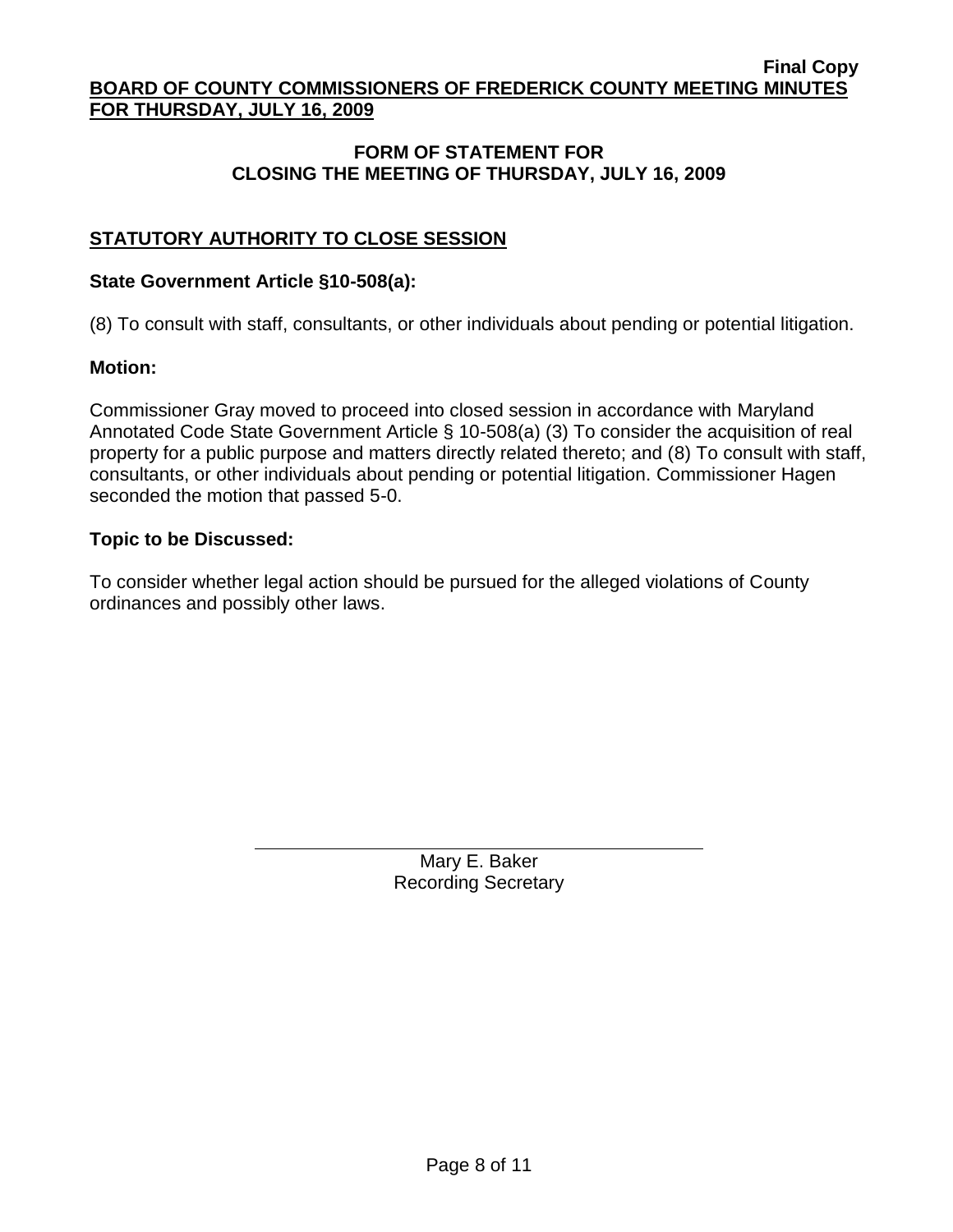## **FORM OF STATEMENT FOR CLOSING THE MEETING OF THURSDAY, JULY 16, 2009**

# **STATUTORY AUTHORITY TO CLOSE SESSION**

### **State Government Article §10-508(a):**

(1) To discuss: (i) The appointment, employment, assignment, promotion, discipline, demotion, compensation, removal, resignation, or performance evaluation of appointees, employees, or officials over whom it has jurisdiction; or (ii) Any other personnel matter that affects one or more specific individuals.

#### **Motion:**

Commissioner Jenkins moved to proceed into closed session in accordance with Maryland Annotated Code State Government Article § 10-508(a) (1) To discuss: (i) The appointment, employment, assignment, promotion, discipline, demotion, compensation, removal, resignation, or performance evaluation of appointees, employees, or officials over whom it has jurisdiction; or (ii) Any other personnel matter that affects one or more specific individuals. Commissioner Hagen seconded the motion that passed 5-0.

#### **Topic to be Discussed:**

To discuss the appointment of members to the Board of Appeals.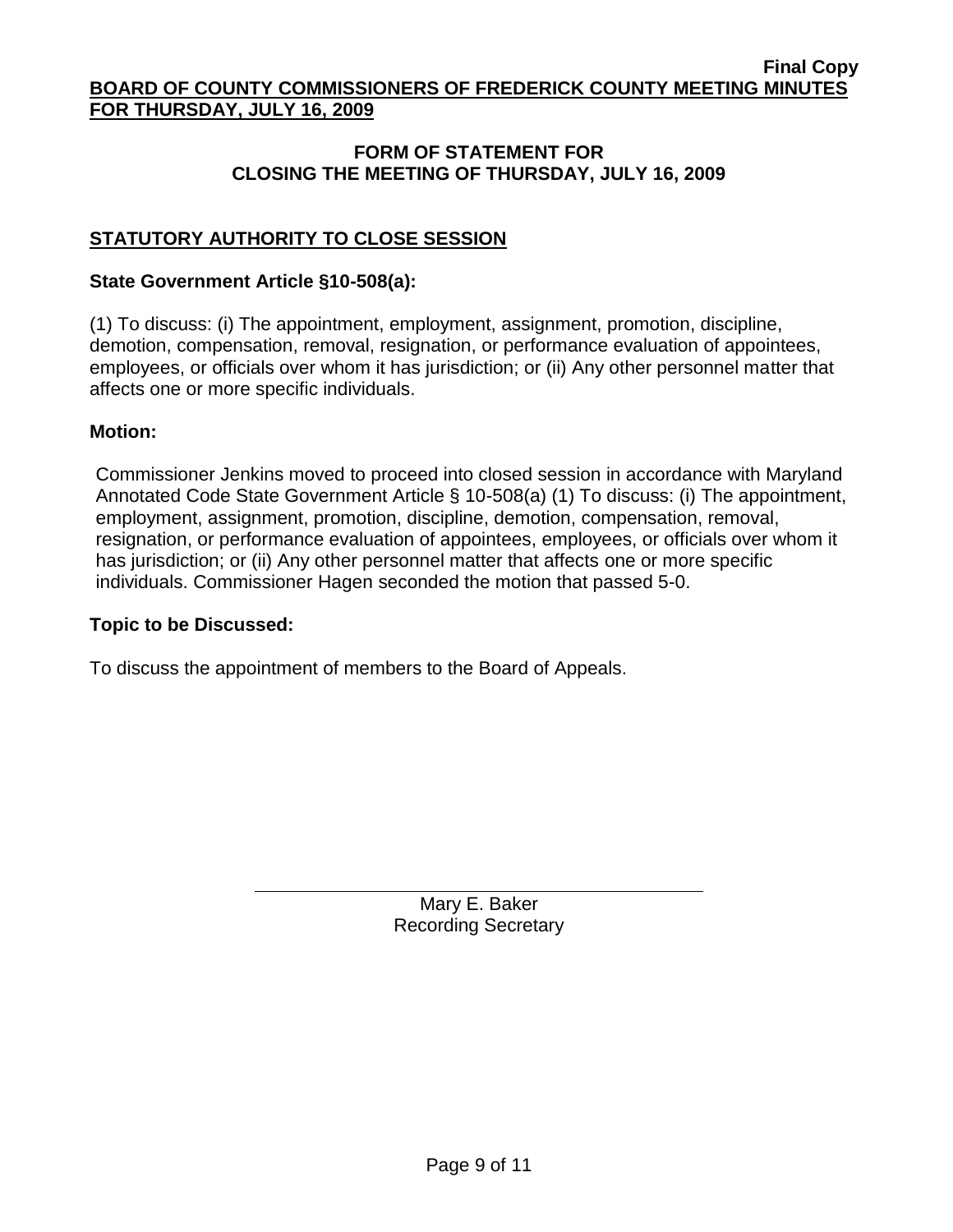## **FORM OF STATEMENT FOR MINUTES OF NEXT OPEN MEETING ON THURSDAY, JULY 16, 2009, FOLLOWING THE CLOSED MEETING OF THURSDAY, JULY 16, 2009**

## **STATUTORY AUTHORITY TO CLOSE SESSION**

### **State Government Article §10-508(a):**

(3) To consider the acquisition of real property for a public purpose and matters directly related thereto.

#### **Motion:**

Commissioner Gray moved to proceed into closed session in accordance with Maryland Annotated Code State Government Article § 10-508(a) (3) To consider the acquisition of real property for a public purpose and matters directly related thereto; and (8) To consult with staff, consultants, or other individuals about pending or potential litigation. Commissioner Hagen seconded the motion that passed 5-0.

#### O**thers in Attendance:**

J. Mathias, R. Hart, C. Chamberlain, P. Dial, R. Santangelo and M. Baker

## **Topic Discussed:**

To discuss the acquisition of real property for public parkland.

#### **Action Taken:**

Staff was directed to take the appropriate action.

Mary E. Baker Recording Secretary

\_\_\_\_\_\_\_\_\_\_\_\_\_\_\_\_\_\_\_\_\_\_\_\_\_\_\_\_\_\_\_\_\_\_\_